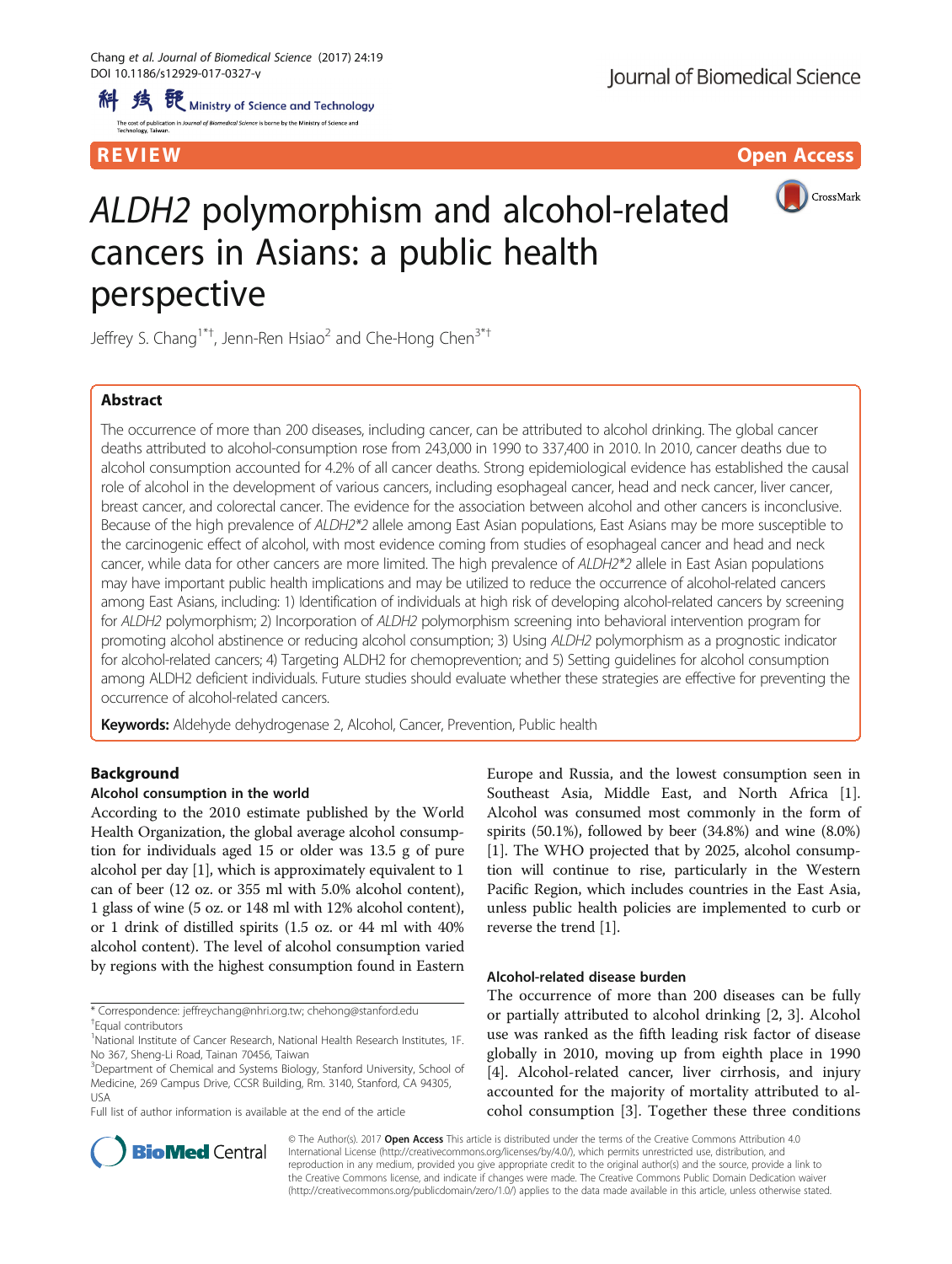caused 1,500,000 deaths worldwide, representing 2.8% of all deaths [\[3](#page-7-0)]. The global cancer deaths attributed to alcohol-consumption rose from 243,000 in 1990 to 337,400 in 2010 [\[3](#page-7-0)]. In 2010, cancer deaths due to alcohol consumption accounted for 4.2% of all cancer deaths [[3\]](#page-7-0). All evidence indicates that the health impact of alcohol has been on the rise and this trend will likely to continue. In addition, the economic burden associated with alcohol consumption can be tremendous. The annual alcohol-related financial cost was estimated to be US\$249 billion for USA, CA\$14.5 billion for Canada, GB £21 billion for UK, AU\$35 billion for Australia, NT\$25.5 billion for Taiwan, and JP¥6300 billion for Japan [\[5](#page-7-0)–[7](#page-7-0)].

## Alcohol-related cancers: evidence from epidemiologic studies

Table 1 summarizes the association between alcohol and alcohol-related cancers

## Head and neck cancer

The association between alcohol and head and neck cancer is one of the most studied and the results consistently showed an increased head and neck cancer risk associated with alcohol drinking. In a meta-analysis of 52 studies, Bagnardi et al. reported a positive trend in the association between alcohol drinking and head and neck cancer risk (light drinking: relative risk (RR) = 1.13, 95% confidence interval (CI): 1.00–1.26; moderate drinking: RR = 1.83, 95% CI: 1.62–2.07; heavy drinking: 5.13, 95% CI: 4.31–6.10) [[8](#page-7-0)]. In Western countries, approximately 39% of head and neck cancer can be attributed to alcohol consumption (4% for alcohol drinking alone and 35% for the combined effect of alcohol and tobacco) [[9](#page-7-0)].

#### Esophageal cancer

Alcohol consumption is a well-established risk factor of esophageal cancer, particularly esophageal squamous cell carcinoma. In the meta-analysis by Bagnardi et al, alcohol consumption showed a positive dose-response

relationship with esophageal squamous cell carcinoma (light drinking: RR = 1.26, 95% CI: 1.06–1.50; moderate drinking: RR = 2.23, 95% CI: 1.87–2.65; heavy drinking:  $RR = 4.95$ , 95% CI: 3.86–6.34) [\[8](#page-7-0)]. In a meta-analysis of 17 studies by Jarl et al. the risk of esophageal cancer was reduced to the level of never drinkers after 16.5 years of alcohol cessation, suggesting that alcohol cessation is effective in reducing the risk of esophageal cancer [\[10](#page-7-0)].

## Liver cancer

Alcohol is a known risk factor of liver cancer. Chuang et al conducted a meta-analysis of 112 studies and showed an increased risk of liver cancer among ever drinkers compared to never drinkers  $(RR = 1.29, 95\% \text{ CI: } 1.16 -$ 1.42) [[11\]](#page-7-0). They also reported a dose-response relationship for the positive association between alcohol consumption and liver cancer (12 g of alcohol per day:  $RR = 1.08$ , 95% CI: 1.04–1.11; 50 g of alcohol per day: RR = 1.54, 95% CI: 1.36–1.74; 75 g of alcohol per day: RR = 2.14, 95% CI: 1.74–2.62; 100 g of alcohol per day: RR = 3.21, 95% CI: 2.34–4.40; and 125 g of alcohol per day: RR = 5.20, 95% CI: 3.25–8.29) [\[11](#page-7-0)]. In addition, a synergistic interaction between alcohol drinking and hepatitis or diabetes on the risk of liver cancer was observed [\[11](#page-7-0)].

## Breast cancer

Several meta-analyses have examined the association between alcohol consumption and breast cancer. Jayasekara et al. reported a weak non-linear positive association between alcohol drinking and breast cancer while Bagnardi et al. observed that the risk of breast cancer rose linearly with increasing level of alcohol consumption [[8, 12](#page-7-0)]. Chen et al. reported that 5 g of ethanol from wine per day was associated with a reduced breast cancer risk while the risk of breast cancer began to increase with more than 10 g of ethanol from wine per day [[13\]](#page-7-0). Overall, studies agreed that high level of alcohol consumption is associated with an increased breast

Table 1 The association between alcohol and alcohol-related cancers

| Cancer type                 | with alcohol | Level of association Summary of current literature                                                                                                                                                                                            |
|-----------------------------|--------------|-----------------------------------------------------------------------------------------------------------------------------------------------------------------------------------------------------------------------------------------------|
| Head and neck cancer Strong |              | With light drinking, the risk of head and neck cancer increases by 13%, while the risk increases by more<br>than 5 times with heavy drinking [8].                                                                                             |
| Esophageal cancer           | Strong       | With light drinking, the risk of esophageal cancer increases by 26%, while the risk increases by 5 times<br>with heavy drinking [8].                                                                                                          |
| Liver cancer                | Strong       | Compared to never drinkers, the risk of liver cancer increases by 1.3 times among ever drinkers. With light<br>drinking, the risk of liver cancer increases by 8%, while the risk increases by more than 5 times with<br>heavy drinking [11]. |
| Breast cancer               | Moderate     | Overall, studies agreed that high level of alcohol consumption is associated with an increased breast<br>cancer risk while the risk of breast cancer at low level of alcohol consumption may require further<br>investigation [8, 12, 13]     |
| Colorectal cancer           | Moderate     | Light drinking is not associated with colorectal cancer while heavy drinking is associated with a 1.5<br>times increase in the risk of colorectal cancer [8, 12]                                                                              |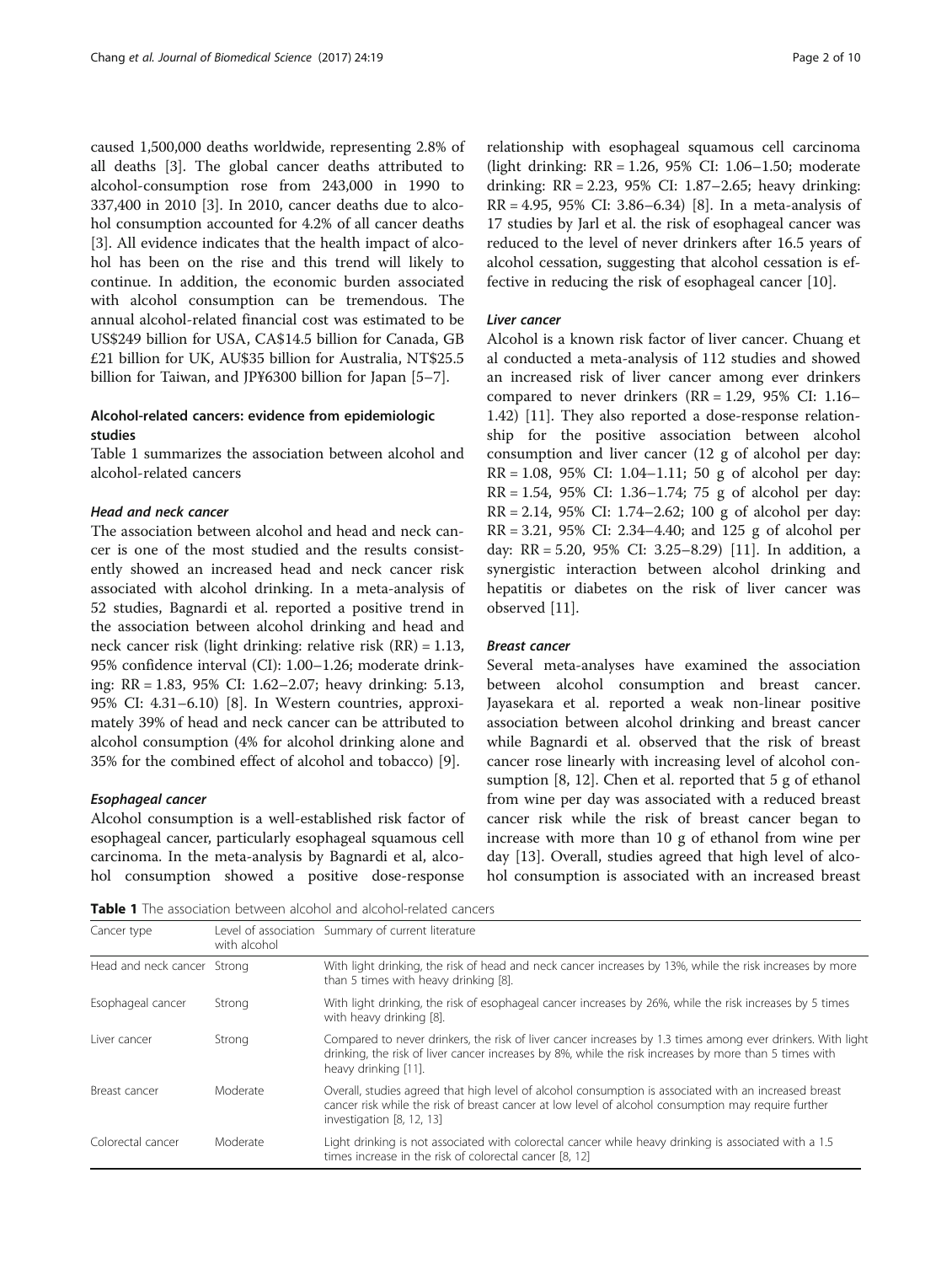cancer risk while the risk of breast cancer at low level of alcohol consumption may require further investigation.

#### Colorectal cancer

Studies have consistently found a positive association between alcohol consumption and colorectal cancer, although the increased risk is modest in magnitude [[8](#page-7-0), [12](#page-7-0)]. A meta-analysis by Bagnardi et al. reported a linear positive dose-response relationship between alcohol drinking and colorectal cancer (light drinking: RR = 0.99, 95% CI: 0.95–1.04; moderate drinking: RR = 1.17, 95% CI: 1.11–1.24; heavy drinking: 1.44, 95% CI: 1.25–1.65) [[8](#page-7-0)]. Jayasekara et al. also reported a linear positive doseresponse relationship between alcohol drinking and colorectal cancer and the highest level of alcohol consumption was associated with a 1.5 times increase in colorectal cancer risk compared to the lowest level of alcohol consumption [\[12\]](#page-7-0).

The evidence presented so far only considers the average risk of cancer associated with alcohol consumption. Genetic background may determine an individual's susceptibility to the carcinogenic effect of alcohol. Individuals deficient in aldehyde dehydrogenase 2 (ALDH2), an enzyme that converts acetaldehyde, a carcinogenic metabolite of ethanol, to acetate, may have a higher risk of alcohol-related cancers. Based on overwhelming epidemiological evidences, the International Agency for Research on Cancer (WHO/IARC) has classified ethanol in alcoholic beverage as a Group 1 chemical, which is carcinogenic to humans [[14, 15](#page-7-0)]. The IARC working group further emphasized the strong evidence of acetaldehyde derived from alcohol metabolism as the mechanistic basis in causing upper aerodigestive track (UADT) cancers in individuals with ALDH2 deficiency [[14](#page-7-0), [15](#page-7-0)].

# The role of ALDH2 and its polymorphism

In human, alcohol metabolism involves two major NAD-dependent enzymes, alcohol dehydrogenase (ADH) and aldehyde dehydrogenase (ALDH). Alcohol is first oxidized to acetaldehyde by ADH. Acetaldehyde is then oxidized to non-toxic acetate by ALDH for excretion. Among the different human ALDH isozymes, ALDH2, a mitochondria enzyme, is the most efficient enzyme to remove toxic acetaldehyde [\[16\]](#page-7-0). Greater than 90% of the consumed alcohol is detoxified by the firstpass metabolism, especially in the liver where ALDH2 is abundant, although ALDH2 is distributed and functional in many other major organs and tissues [\[17](#page-7-0)]. A striking genetic polymorphism that dramatically reduces ALDH2 enzyme activity and affects alcohol response is the variant ALDH2\*2 allele. The variant ALDH2\*2 allele is caused by a single point mutation (G to A) in exon 12, which leads to an amino acid substitution from glutamine to lysine (E487K) [\[18\]](#page-7-0). The normal ALDH2\*1 allele and the variant ALDH2\*2 allele can be easily genotyped by the determination of single nucleotide polymorphism (SNP) rs671 from the human genome. Due to the tetrameric nature of the ALDH2 enzyme, the E487K mutation exhibits a dominant negative phenotype and affects both heterozygous and homozygous individuals who carry the variant allele. In carriers of the ALDH2\*2/\*2 homozygous and ALDH2\*1/\*2 heterozygous genotypes, the enzyme activity is nearly 0% and 17–38% of the normal activity, respectively [[19\]](#page-7-0). Such dramatic reduction in the capacity of acetaldehyde clearance leads to accumulation of acetaldehyde in circulation even after a moderate amount of alcohol intake [\[20](#page-7-0)]. Hence, the ALDH2\*2 variant causes the well-known Asian Alcohol Flushing Syndrome which is characterized by facial flushing, palpitation, tachycardia, nausea, and unpleasant feelings when alcohol is consumed by these individuals [[21\]](#page-7-0). The ALDH2\*2 variant is essentially absent among the Europeans, but is highly prevalent among East Asians [[22\]](#page-7-0). Large scale genotyping and haplotype analysis of the ALDH2 gene has traced the origin of the ALDH2\*2 allele back to the ancient Pai-Yuei tribe about 2000–3000 years ago in Southeast China [[23](#page-7-0)]. The ALDH2\*2 allele likely dispersed from its origin toward East Asia with the highest frequencies in Southeastern coastal regions of China (e.g. Guangdong, Fujian provinces) and countries with historical Han migrations, such as Taiwan, Japan, Korea and Singapore [\[23](#page-7-0), [24](#page-7-0)]. The prevalence of the ALDH2\*2 variant varies from 28% (e.g in Korea) to as high as 45% (e.g. in Taiwan) in populations of these regions [\[23\]](#page-7-0) and an estimated 560 million East Asians are carriers of ALDH2\*2 [[25\]](#page-7-0). The ALDH2 deficiency is therefore one of the most common and genetically uniform enzymopathies in human carried by approximately 8% of the world population.

# ALDH2 polymorphism and risk of alcohol-related cancers

Many studies have investigated the role of ALDH2 polymorphism and its interaction with alcohol consumption in the development of various cancers. The strongest and most consistent findings have been observed for head and neck cancer and esophageal cancer, while the evidence for other cancers is more limited (Table [2](#page-3-0)).

## Head and neck cancer

In a meta-analysis of six case-control studies (945 cases and 2917 controls), Boccia et al. reported a reduced risk of head and cancer among individuals with ALDH2\*2/\*2 genotype, likely due to the lower consumption of alcohol among these individuals [\[26\]](#page-7-0). In addition, ALDH2\*1/\*2 genotype showed gene-environment interaction with the level of alcohol consumption [\[26\]](#page-7-0). Compared to ALDH2\*1/ \*1, ALDH2\*1/\*2 was associated with an increased risk of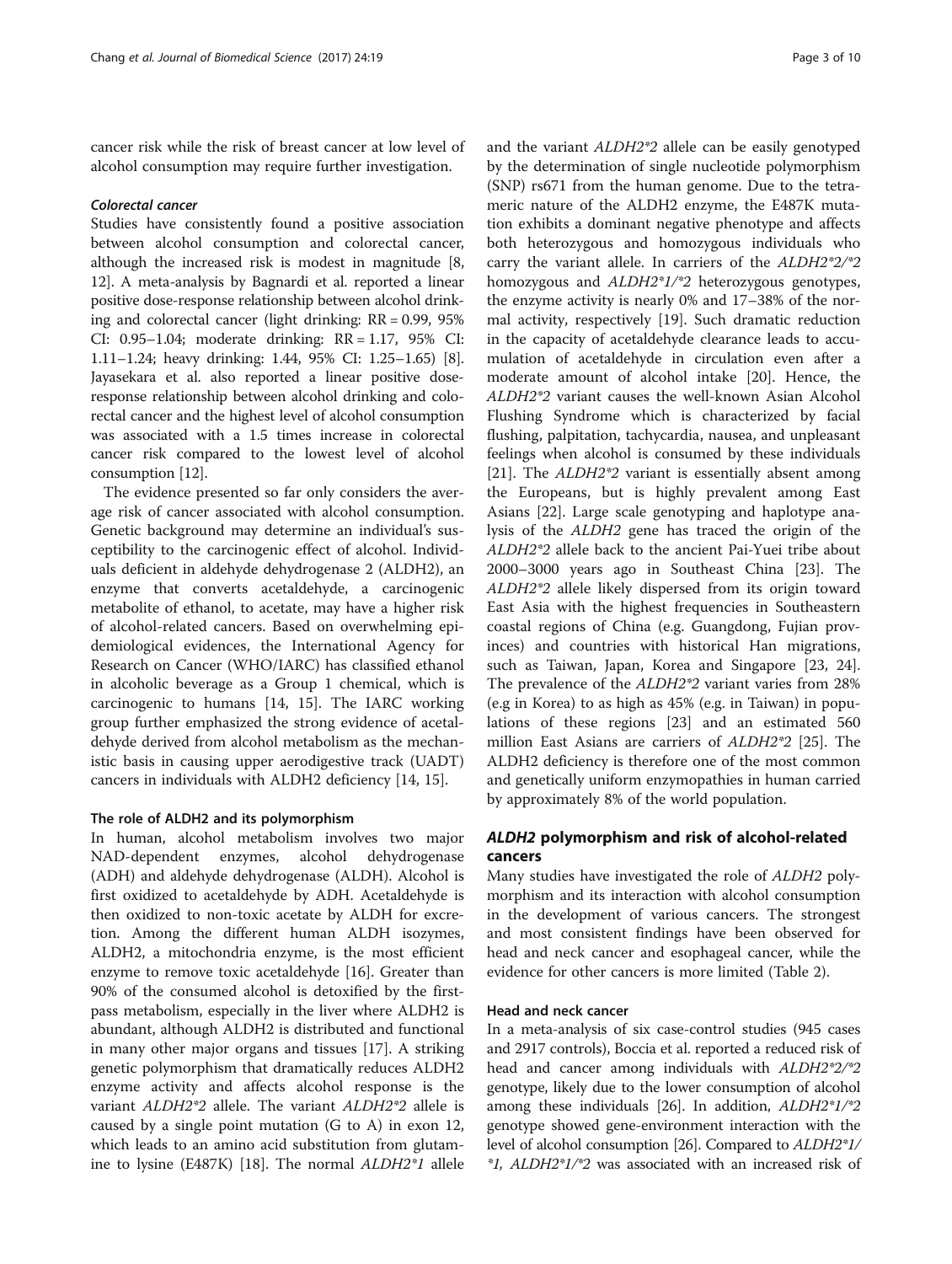| Cancer type                 | ALDH2 polymorphism | Level of association with Summary of current literature                                                                                                                                                                                                                       |
|-----------------------------|--------------------|-------------------------------------------------------------------------------------------------------------------------------------------------------------------------------------------------------------------------------------------------------------------------------|
| Head and neck cancer Strong |                    | Most studies showed a synergistic interaction between ALDH2*2 allele and alcohol drinking<br>to increase head and neck cancer risk [26-29].                                                                                                                                   |
| Esophageal cancer           | Strong             | Overall, literature provides strong evidence to support the synergistic interaction between ALDH2*2<br>allele and alcohol consumption to increase the risk of esophageal cancer [31].                                                                                         |
| Liver cancer                | Weak               | Overall, studies to date have consistently shown that ALDH2 <sup>*</sup> 2 does not independently<br>contribute to liver cancer risk. Whether ALDH2*2 can modify the association between<br>alcohol consumption and liver cancer risk requires further investigation [32-41]. |
| Breast cancer               | Weak               | Results from the only three studies published to date do not support a significant association<br>between ALDH2*2 and breast cancer [42-44].                                                                                                                                  |
| Colorectal cancer           | Weak               | The role of ALDH2*2 in the development of colorectal cancer is inconclusive and all of<br>the studies conducted to date have a small sample size that resulted in insufficient statistical<br>power and lack of precision [32, 45-47].                                        |

<span id="page-3-0"></span>Table 2 The association between ALDH2 polymorphism and alcohol-related cancers

head and neck cancer among moderate drinkers (odds ratio  $(OR) = 1.68, 95\% \text{ CI: } 1.27 - 2.22$  and heavy drinkers  $(OR =$ 3.57, 95% CI: 1.41–9.05), but not among never drinkers (OR = 0.97, 95% CI: 0.65–1.46) [\[26](#page-7-0)]. Three of the four studies published after the meta-analysis all showed a synergistic interaction between ALDH2\*2 allele and alcohol drinking to increase head and neck cancer risk [[27](#page-7-0)–[29](#page-8-0)] and only one study did not observe such interaction [\[30\]](#page-8-0). Overall, studies have indicated that ALDH2 polymorphism can modulate the association between alcohol drinking and head and neck cancer risk.

#### Esophageal cancer

Zhao et al. conducted a meta-analysis of 31 case-control studies and found that ALDH2\*2/\*2 was associated with a reduced risk of esophageal cancer (OR = 0.69, 95% CI: 0.48–0.98) while ALDH2\*1/\*2 was associated with an increased esophageal cancer risk (OR = 2.34, 95% CI: 1.75– 3.13) [[31\]](#page-8-0). Individuals with ALDH2\*2/\*2 tend to avoid alcohol consumption due to the severe reaction after alcohol drinking and this is likely the explanation for their reduced risk of esophageal cancer. However, Zhao et al. reported that among alcohol drinkers, ALDH2\*2/\*2 was associated with an increased esophageal cancer risk (OR = 3.87, 95% CI: 1.67–8.96) compared to  $ALDH2*1/*1$  [[31\]](#page-8-0). In addition, the association between ALDH2\*1/\*2 and esophageal cancer became stronger with higher level of alcohol consumption (never drinker: OR = 1.21, 95% CI: 0.95–1.73; light drinker: OR = 3.79, 95% CI: 3.04–4.72; heavy drinker: OR = 6.50, 95% CI: 5.34–7.92) [\[31](#page-8-0)]. Overall, literature provides strong evidence to support the synergistic interaction between ALDH2\*2 allele and alcohol consumption to increase the risk of esophageal cancer.

### Liver cancer

Among the 10 studies that examined the association between ALDH2\*2 and liver cancer risk, 8 found no significant association [[32](#page-8-0)–[39](#page-8-0)], 1 found an increased risk among individuals with at least 1 copy of the ALDH2\*2 allele [[40\]](#page-8-0), and 1 found an increased risk for heterozygous individuals only [[41\]](#page-8-0). Among the six studies that examined the interaction between ALDH2\*2 and alcohol drinking on liver cancer risk, three found a synergistic interaction between ALDH2\*2 allele and alcohol consumption to increase liver cancer risk [[36](#page-8-0), [37, 40](#page-8-0)], while three found no such interaction [\[33, 34](#page-8-0), [38](#page-8-0)]. Overall, studies to date have consistently shown that ALDH2\*2 does not independently contribute to liver cancer risk. Whether ALDH2\*2 can modify the association between alcohol consumption and liver cancer risk requires further investigation.

#### Breast cancer

There is limited evidence regarding the association between ALDH2 polymorphism and risk of breast cancer. To date, only three studies have examined the role of ALDH2\*2 in the development of breast cancer and all found no association between ALDH2\*2 and risk of breast cancer [\[42](#page-8-0)–[44\]](#page-8-0). In addition, Choi et al. and Kawase et al. examined the association between ALDH2\*2 and risk of breast cancer stratified by alcohol consumption status and observed no significant interaction between ALDH2\*2 and alcohol consumption on the risk of breast cancer [[43](#page-8-0), [44](#page-8-0)]. With only three studies published to date, it may be premature to rule out the role of ALDH2\*2 in the occurrence of breast cancer; however, evidence from the small number of published studies to date does not support a significant association between ALDH2\*2 and breast cancer.

## Colorectal cancer

Four studies, all from Japan, have investigated the association between ALDH2 polymorphism and colon cancer risk. Yokoyama et al. reported an increased risk of colon cancer (OR = 3.35, 95% CI:  $1.51 - 7.45$ ) associated with alcoholic carriers of ALDH2\*2 allele compared to alcoholics with homozygous wild type [\[32\]](#page-8-0). Murata et al. reported that alcohol showed a stronger dose-response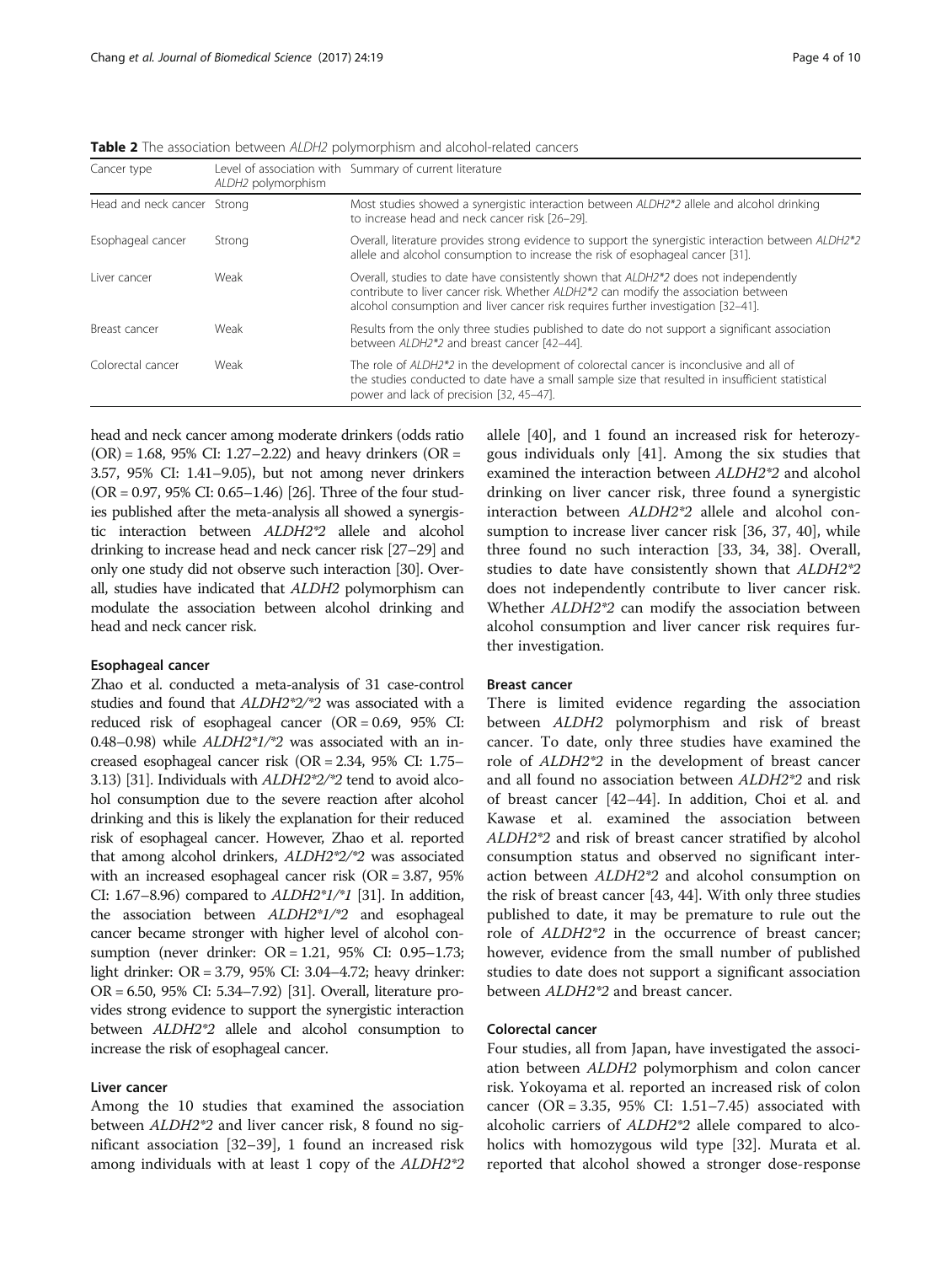relationship with colon cancer among ALDH2\*1/\*2 individuals than among ALDH2\*1/\*1 individuals, although the results were not statistically significant; in addition, alcohol consumption was not associated with rectal cancer risk regardless of the ALDH2 genotype [[45\]](#page-8-0). Matsuo et al. reported that high level of alcohol consumption was associated with an increased rectal cancer risk but not colon cancer risk among individuals with ALDH2\*1/ \*2 [\[46](#page-8-0)]. Miyasaka et al. found no association between ALDH2\*2 and colon cancer and did not assess the interaction between ALDH2\*2 and alcohol drinking on colon cancer risk [\[47](#page-8-0)]. Overall, the role of ALDH2\*2 in the development of colorectal cancer is inconclusive and all of the studies conducted to date have a small sample size that resulted in insufficient statistical power and lack of precision.

## Public health implications

Alcohol flushing and its associated unpleasant feelings due to acetaldehyde accumulation is a strong deterrent against heavy drinking and alcoholism for ALDH2\*2 carriers [[48](#page-8-0)]. Many studies have demonstrated the protective effect against alcohol addiction and abuse by ALDH2 deficiency. For example, in 1982, Harada first showed that among Japanese alcoholics, only 2% of the subjects are ALDH2 deficient [\[49](#page-8-0)]. However, influenced by social, cultural, and economic factors in the past few decades, such protection against alcohol dependence and alcohol abuse has gradually lost among the large populations of ALDH2\*2 carriers. An alarming rise in the proportion of heavy drinkers who are carriers of ALDH2\*1/\*2 genotype has been documented from the 1970 to 2010. In Japan, the percent of ALDH2\*2 alcoholics was 2.5% in 1979, and has increased to 8.0% in 1986, 13.0% in 1992 [\[50](#page-8-0)], 13.0% in 1996–2000, 14.0% in 2001–2005, and 15.4% in 2006–2010 [\[51](#page-8-0)]. This rapid rise is further highlighted by a recent study in Tokyo area, showing that 26% of the heavy drinking men who consume >400 g of ethanol per week are ALDH2\*1/\*2 heterozygotes [[52\]](#page-8-0). In Taiwan, an estimation from a 1999 study indicated that 17% of the alcoholics are ALDH2\*2 carriers [\[53\]](#page-8-0). It is therefore anticipated that, without intervention, the health risk and healthcare burden caused by heavy ALDH2\*2 alcohol drinkers will become much more severe in the next few decades. The rapid and dangerous rise in alcohol consumption and dependence among ALDH2\*2 carriers also underlines an urgent need for new public health policies and guidelines and active campaigns for public education and awareness in high ALDH2\*2 prevalent countries. Given the strong association between ALDH2 polymorphism and certain alcohol-related cancers, screening for ALDH2\*2 allele may have several public health implications, including: 1) Identification of individuals at high risk of developing alcohol-related cancers; 2) Incorporation of ALDH2 polymorphism screening into alcohol cessation program for promoting alcohol abstinence or reducing alcohol consumption; 3) Using ALDH2 polymorphism as a prognostic indicator for alcoholrelated cancers; 4) Targeting ALDH2 for chemoprevention; and 5) Setting guidelines for alcohol consumption among ALDH2 deficient individuals.

## Identification of individuals at high risk of developing alcohol-related cancers

Early detection is the key to reduce cancer mortality and increase the chance for cure. However, it is not costeffective to screen the entire population. Because cancer is a rare disease, even if a screening tool has a high sensitivity and specificity, the positive predictive value (PPV) (percent of individuals who test positive and actually have the disease) will still be low. For example, in 2012, East Asia was the region with the highest incidence of esophageal cancer with an incidence of 11 per 100,000 [[54\]](#page-8-0). With this incidence, using a screening tool with 99% sensitivity and 99% specificity will generate a PPV of only 1.1%. This means that for every 100 positive cases detected by screening, only 1 case will actually have esophageal cancer. This is not cost-effective and valuable medical resources will be wasted. In addition, many individuals will undergo unnecessary medical procedures due to positive screening results. To make the screening more cost-effective, it would be important to identify the high-risk population to increase PPV. For example, if we can identify a population with an esophageal cancer incidence of 1 per 100, using a screening tool with 99% sensitivity and 99% specificity, the PPV will increase from 1.1 to 50% (1 of the 2 individuals with a positive screening result will actually have esophageal cancer), which is a substantial improvement in costeffectiveness. Given the strong evidence for the synergistic interaction between ALDH2\*2 allele and alcohol drinking in increasing the risk of several alcohol-related cancers, screening for the carriers of ALDH2\*2 allele may be ideal for identifying individuals at high risk for alcohol-related cancers. For example, Yokoyama et al. have developed a health risk model for screening esophageal cancer [[55](#page-8-0), [56](#page-8-0)]. The model included information on alcohol drinking, ALDH2 genotype or facial flushing after alcohol consumption, which is a physical symptom strongly associated with ALDH2\*2 allele, cigarette smoking, and consumption of vegetables and fruits [[55](#page-8-0), [56\]](#page-8-0). Using this health risk model, Yokoyama et al. were able to identify individuals with higher risk of developing esophageal cancer, with an esophageal cancer detection of 2.9% in the high-risk group compared to 0.5% in the low-risk group [[56\]](#page-8-0). Another study by Koyanagi et al. built a risk prediction model of UADT cancer that incorporated information on sex, age,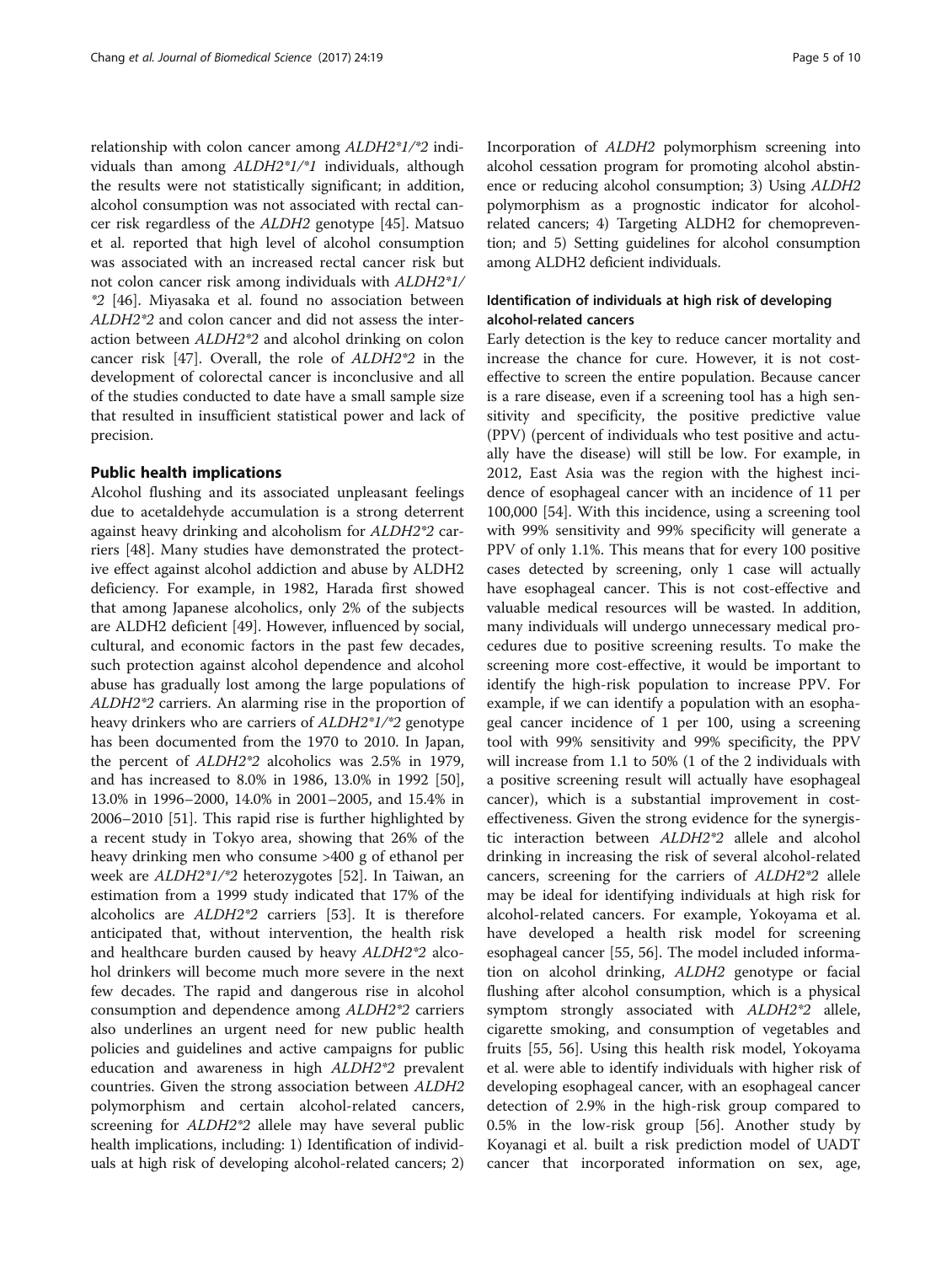alcohol drinking, cigarette smoking, and ALDH2 genotype and reported that the risk model had a good discriminative ability with an area under the curve of more than 0.8 [[57](#page-8-0)]. In addition, they reported that heavy drinkers with ALDH2\*1/\*2 genotype have a 20% cumulative risk of developing UADT cancer by the age of 80 years, while other individuals have < 5% risk of developing UADT cancer by the age of 80 years [[57\]](#page-8-0). These studies suggest that ALDH2 genotype may be incorporated in a risk prediction model to identify individuals at high risk of developing alcohol-related cancers, particularly those cancers that are strongly influenced by geneenvironment interaction between alcohol and ALDH2, such as head and neck cancer and esophageal cancer. For other alcohol-related cancers, including liver cancer, breast cancer, and colorectal cancer, for which the evidence for the involvement of ALDH2 is more limited, more studies are needed to evaluate the interaction between ALDH2 polymorphism and alcohol drinking on the risk of these alcohol-related cancers.

## Incorporation of ALDH2 polymorphism screening into alcohol cessation program

It is possible that the knowledge regarding ALDH2 genotype and the associated disease risk may motivate individuals to reduce alcohol consumption. Hendershot et al. conducted a web-based genetic feedback intervention trial incorporating information on ALDH2 genotype [[58\]](#page-8-0). They recruited 200 northeast Asian American college students and randomized them to control and intervention groups. Individuals in the control group received a web-based feedback session that included normative information about behaviors of college students [[58\]](#page-8-0). Individuals in the intervention group received different web-based feedback sessions according to their ALDH2 genotype. Individuals with ALDH2\*1/\*1 received risk information on alcohol dependence while individuals with ALDH2\*1/\*2 received risk information on alcohol-related cancers [\[58](#page-8-0)]. One month after the webbased feedback session, individuals in the intervention group showed significant reduction in the frequency and the quantity of alcohol drinking while individuals in the control group showed no significant change in drinking behaviors [\[58\]](#page-8-0). This suggested that it may be feasible to incorporate information on ALDH2 genotype and the associated disease risk into an alcohol cessation program to effectively reduce the consumption of alcohol. However, the use of genetic information to change health behaviors is complex and its effectiveness is still inconclusive [\[59](#page-8-0)]. For example, Smerecnik et al. conducted a meta-analysis of nine studies and found that genetic testing of genes associated with smoking-related diseases had only a short-term effect on risk perception and motivation to quit smoking, which did not last with longer follow-ups [\[60\]](#page-8-0). More studies are needed to determine whether genetic testing of ALDH2 will achieve a long lasting effect for reducing the consumption of alcohol. It is possible that the outward physical symptoms, including facial flushing, palpitation, tachycardia, and nausea, associated with ALDH2\*2 may serve as a strong reminder to maintain the motivation for reducing alcohol consumption. In addition, more investigations are needed to determine the optimal and culturally appropriate methods for delivering genetic information and the related disease risks.

## ALDH2 polymorphism as a prognostic indicator for alcohol-related cancers

ALDH2 polymorphism may be used to predict the survival, recurrence, and development of second-primary or other alcohol-related cancers for patients with alcoholrelated cancers, particularly for esophageal cancer and head and neck cancer. Kawakita et al. reported that both alcohol drinking and ALDH2\*2 were not independently associated with disease-free survival of head and neck cancer [[61\]](#page-8-0). However, there was a significant positive dose-response between higher alcohol consumption and poorer disease-free survival of head and neck cancer among ALDH2\*1/\*1 individuals [[61\]](#page-8-0). The exact biological mechanism underlying this relationship was not clear and the authors speculated that patients with ALDH2\*1/\*1 might continue to drink alcohol at a higher level after head and neck cancer treatment, resulting in their poorer outcomes [[61](#page-8-0)]. Yokoyama et al. conducted a follow-up study of 100 alcoholic men diagnosed with esophageal squamous cell carcinoma and observed that during the follow-period, individuals with ALDH2\*1/\*2 were at higher risk of developing metachronous squamous cell carcinoma in the esophagus, oral cavity, pharynx and larynx (age-adjusted hazard ratio = 3.38, 95% CI: 1.45–7.85; alcohol-adjusted hazard ratio = 4.27, 95% CI: 1.42–12.89) compared to individuals with ALDH2\*1/\*1 [[62\]](#page-8-0). Due to limited number of studies investigating the role of ALDH2\*2 in the survival or recurrence of alcohol-related cancers, it may be premature to consider its clinical application. However, once such role of ALDH2\*2 has been proven, the follow-up schedule and methods for alcohol-related cancer patients may be tailored according to their ALDH2 genotypes to increase survival and improve early detection of cancer recurrence or second primary cancer.

## Setting guidelines for alcohol consumption among ALDH2 deficient individuals

If an individual does not drink alcohol, the best recommendation for alcohol consumption would be not to start. If one does drink, the Dietary Guidelines for Americans 2015–2020 recommends no more than 1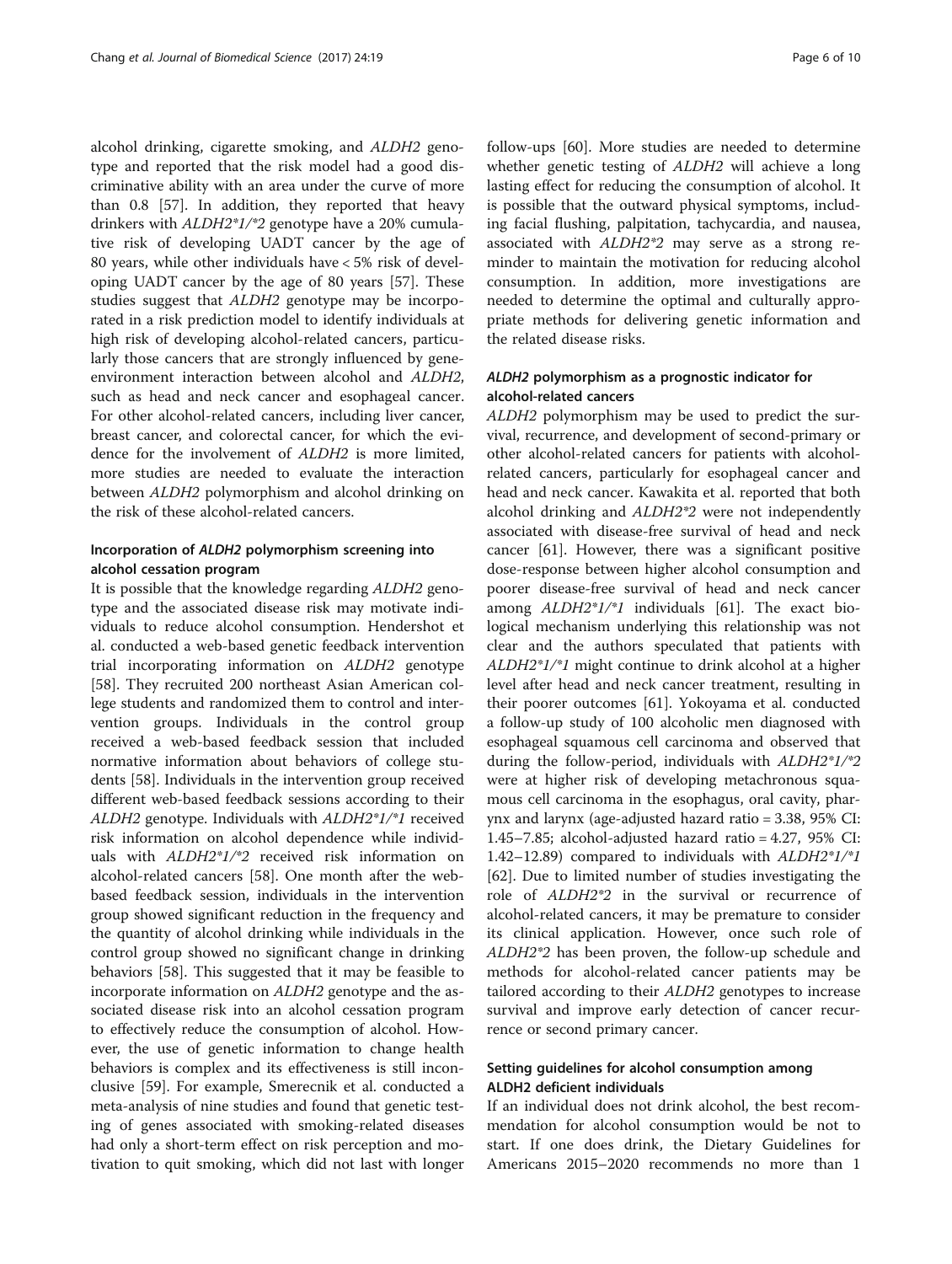drink (14 g of pure alcohol) per day for women and 2 drinks for men [\[63\]](#page-8-0). The definition of low-risk alcohol consumption varies widely across different countries in the world ranging from 10 g per day to 42 g per day for women and 14 g per day to 56 g per day for men [\[64](#page-8-0)]. These guidelines do not consider the influence of ALDH2 polymorphism on the association between alcohol drinking and cancer and the amount of alcohol that is considered low risk may not be suitable for individuals with ALDH2 deficiency. For example, in a study by Lee et al., compared to never drinkers with ALDH2\*1/\*1, drinking < 30 g of alcohol per day was associated with a 2.2 times increase in esophageal cancer risk for those with ALDH2\*1/\*1, but the risk increased by 14.5 times and 17.3 times, respectively, for those with ALDH2\*1/\*2 and ALDH2\*2/\*2 [\[65](#page-8-0)]. This showed that even with the amount of alcohol considered as "light" or "moderate" drinking, the increase in esophageal cancer risk could be substantial for carriers of ALDH2\*2 allele. Therefore, when setting the level of low-risk alcohol consumption, it is important to consider the increased susceptibility to the carcinogenic effect of alcohol among carriers of ALDH2\*2 allele. This is particularly relevant for East Asian countries where the prevalence of ALDH2\*2 allele is high. More studies are needed to quantify the doseresponse relationship between alcohol consumption and risk of various cancers by ALDH2 genotypes, particularly for esophageal cancer and head and neck cancer, for both the risk is significantly increased by the synergistic interaction between alcohol consumption and ALDH2\*2 allele. Results from these studies will be important for experts in the field and public health officials to decide on the level of alcohol consumption that confers minimum acceptable risk.

# Chemoprevention by aldehyde dehydrogenase activators

Exposure to acetaldehyde, a volatile, reactive and commonly present compound from either physiological conversion of alcoholic beverages or from the environmental sources (such as cigarette smoke [[66\]](#page-9-0), food items [[67\]](#page-9-0), automobile exhausts [[68](#page-9-0)] etc.) is almost unavoidable. Considering the carcinogenicity of acetaldehyde and the significantly increased risk for head and neck cancer, esophageal cancer, and other cancers for ALDH2\*2 variant carriers, implementation of chemopreventive strategies may be a worthwhile effort for specific high-risk groups, such as  $ALDH2*2$  individuals who are heavy drinkers or smokers or industrial workers who have a higher acetaldehyde exposure burden. One of the chemopreventive strategies is enhancing the catalytic activity of the aldehyde dehydrogenase enzyme for faster acetaldehyde clearance. Recently, a group of novel small molecule ALDH enzyme activators have been discovered. These compounds may serve as pharmaceuticals leads for the development of chemopreventive agents based on their enhanced capability of acetaldehyde removal. Alda-1 (N-(1,3- benzodioxol-5-ylmethyl)-2,6 dichlorobenzamide) was the first identified potent selective activator for ALDH2 [\[69](#page-9-0)]. The compound has been tested and shown to be effective in several animal models of human diseases related to excessive aldehyde toxicity [\[70](#page-9-0)–[72\]](#page-9-0). One of the unique features of Alda-1 is that the compound not only increases the catalytic activity of the wild type ALDH2\*1 enzyme, but can also correct the defect of the mutant ALDH2\*2 enzyme [\[69](#page-9-0), [73](#page-9-0)]. This feature is particularly useful for the development of a chemopreventive drug specifically for the ALDH2\*2 carriers and the targeted high-risk human groups [\[74](#page-9-0)]. Another useful ALDH activator is Alda-89 (5-(2-propenyl)-1,3-benzodioxole) which was discovered as a selective ALDH3A1 isozyme activator [[75\]](#page-9-0). The ALDH3A1 is not an enzyme that metabolizes acetaldehyde efficiently under normal physiological condition. However, with the addition of Alda-89, the catalytic activity of ALDH3A1 toward acetaldehyde could be increased by at least 5 folds [\[75, 76\]](#page-9-0). In an acute alcohol intoxication animal model, it was demonstrated that Alda-89 was able to recruit ALDH3A1 to assist the function of ALDH2 for acetaldehyde detoxification in both wild type and ALDH2\*2 knock-in mice [\[76\]](#page-9-0). It is conceivable that ALDH activators, like Alda-1 or Alda-89, can be developed in various forms for rapid clearance of acetaldehyde regardless of its source or presence in either saliva or circulating blood. Such drugs could potentially have a great utility in reducing the risk of cancer or cancer recurrence, especially among the groups of high-risk individuals who are alcohol drinkers, cigarette smokers and carriers of ALDH2\*2 allele. Caution should also be given in the design of a chemopreventive program using aldehyde dehydrogenase activators, since it is not clear whether by enhancing ALDH activity, there will also be a risk of increased alcohol consumption among ALDH2\*2 subjects. Behavioral intervention studies and risk assessment on alcohol consumption and cessation similar to the study mentioned above by Hendershot et al. [\[58\]](#page-8-0) should be recommended and incorporated in the design of such a chemopreventive program.

## Conclusions

Given the rising consumption of alcohol around the world, the incidence of alcohol-related cancers will continue to rise, particularly in East Asian countries and regions with high concentrations of East Asian immigrants, where the percentage of ALDH2 deficient individuals is high. Information regarding an individual's ALDH2 genotype may help establish effective public health preventive strategies to reduce the occurrence and improve the survival of alcohol-related cancers.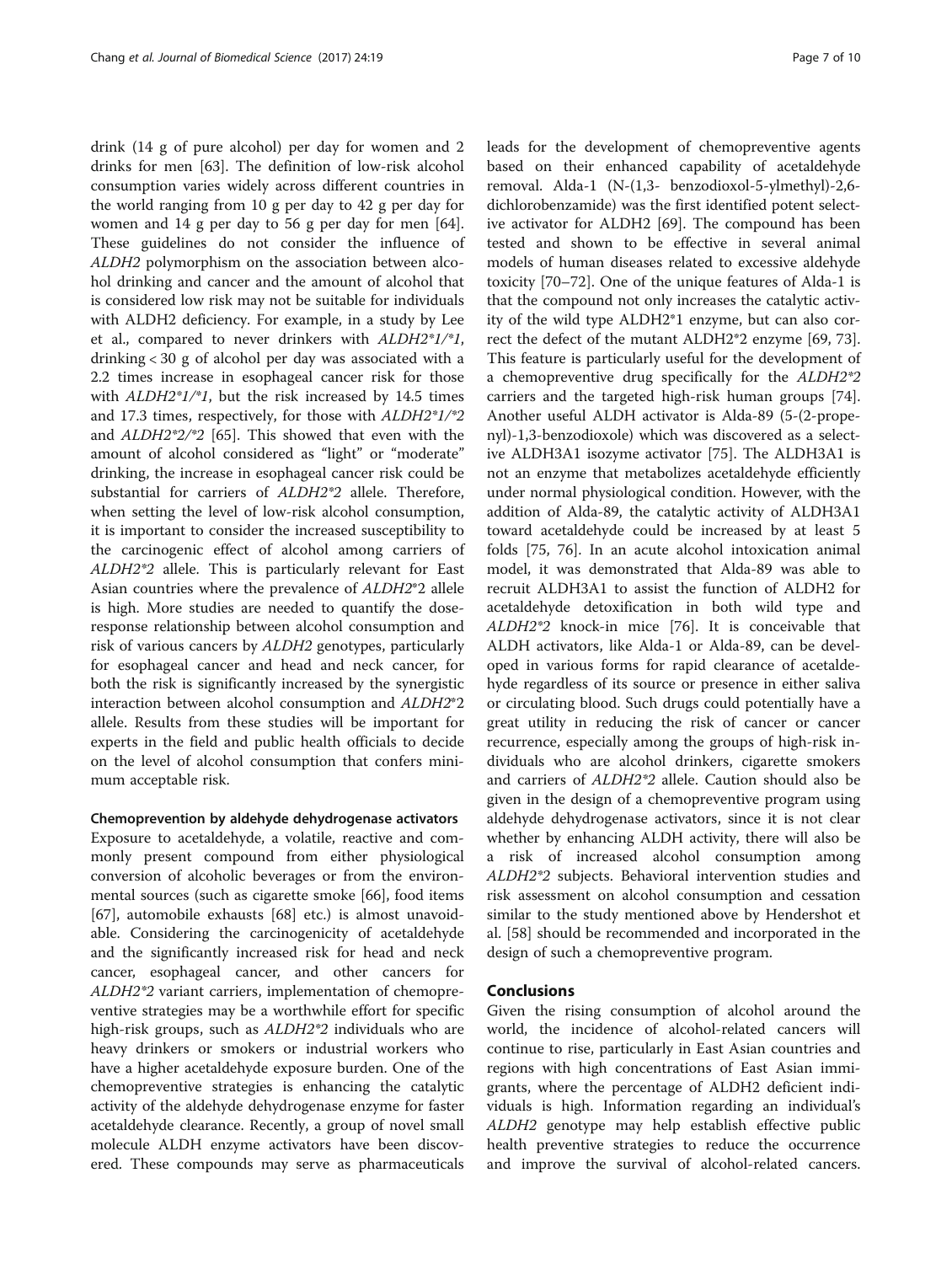<span id="page-7-0"></span>Screening for carriers of ALDH2\*2 allele may identify high-risk individuals for alcohol-related cancers. These high-risk individuals may be targeted for more frequent screening of alcohol-related cancers, health education, and alcohol cessation program. In addition, alcoholrelated cancer patients carrying ALDH2\*2 may be at higher risk for recurrence or developing second primary cancer and thus follow-up plan with more clinical visits may be required. Finally, chemo-preventive agent to restore the function of ALDH2 enzyme may be considered to prevent the occurrence or the recurrence of alcohol-related cancers among high-risk individuals.

#### Abbreviations

ADH: Alcohol dehydrogenase; ALDH: Aldehyde dehydrogenase; CI: Confidence interval; IARC: International Agency for Research on Cancer; OR: Odds ratio; PPV: Positive predictive value; RR: Relative risk; UADT: Upper aerodigestive tract.

#### Acknowledgements

Not applicable

#### Funding

Dr. Jeffrey S. Chang and Dr. Jenn-Ren Hsiao are supported by grants from the Establishment of Cancer Research System Excellence Program funded by the Ministry of Health and Welfare, Taiwan (MOHW106-TDU-B-211-144-004, MOHW105-TDU-B-212-134-013). Dr. Jeffrey S. Chang is also supported by intramural fund from the National Health Research Institutes (CA-106-SP-01). Dr. Che-Hong Chen is supported by a grant from NIH-NIAAA 11147 to Prof. Daria Mochly-Rosen, Stanford University.

#### Availability of data and materials

Not applicable

#### Authors' contributions

All authors conceived the content of the manuscript, JSC and CHC wrote the manuscript, all authors reviewed and approved the manuscript.

#### Competing interests

The authors declare that they have no competing interests.

#### Consent for publication

Not applicable

#### Ethics approval and consent to participate

Not applicable

#### Author details

<sup>1</sup>National Institute of Cancer Research, National Health Research Institutes, 1F. No 367, Sheng-Li Road, Tainan 70456, Taiwan. <sup>2</sup>Department of Otolaryngology, National Cheng Kung University Hospital, College of Medicine, National Cheng Kung University, 138 Sheng Li Road, Tainan 70456, Taiwan. <sup>3</sup> Department of Chemical and Systems Biology, Stanford University, School of Medicine, 269 Campus Drive, CCSR Building, Rm. 3140, Stanford, CA 94305, USA.

#### Received: 19 October 2016 Accepted: 26 February 2017 Published online: 03 March 2017

#### References

- 1. World Health Organization. Global status report on alcohol and health 2014. Geneva: WHO Press; 2014.
- 2. Rehm J. The risks associated with alcohol use and alcoholism. Alcohol Res Health. 2011;34:135–43.
- 3. Rehm J, Shield KD. Global alcohol-attributable deaths from cancer, liver cirrhosis, and injury in 2010. Alcohol Res. 2013;35:174–83.
- 4. Lim SS, Vos T, Flaxman AD, Danaei G, Shibuya K, Adair-Rohani H, Amann M, Anderson HR, Andrews KG, Aryee M, et al. A comparative risk assessment of

burden of disease and injury attributable to 67 risk factors and risk factor clusters in 21 regions, 1990-2010: a systematic analysis for the Global Burden of Disease Study 2010. Lancet. 2012;380:2224–60.

- 5. Gilmore W, Chikritzhs T, Stockwell T, Jernigan D, Naimi T, Gilmore I. Alcohol: taking a population perspective. Nat Rev Gastroenterol Hepatol. 2016;13:426–34.
- 6. Hsu WL. The economic costs attributable to alcohol consumption in Taiwan. Taipei: National Yang-Ming University; 2012. 204.
- 7. Kanda H, Okamura T. The economic and medical costs of alcohol consumption in Japan. West Indian Med J. 2013;62:785–6.
- 8. Bagnardi V, Rota M, Botteri E, Tramacere I, Islami F, Fedirko V, Scotti L, Jenab M, Turati F, Pasquali E, et al. Alcohol consumption and site-specific cancer risk: a comprehensive dose-response meta-analysis. Br J Cancer. 2015;112:580–93.
- 9. Hashibe M, Brennan P, Chuang SC, Boccia S, Castellsague X, Chen C, Curado MP, Dal Maso L, Daudt AW, Fabianova E, et al. Interaction between tobacco and alcohol use and the risk of head and neck cancer: pooled analysis in the International Head and Neck Cancer Epidemiology Consortium. Cancer Epidemiol Biomarkers Prev. 2009;18:541–50.
- 10. Jarl J, Gerdtham UG. Time pattern of reduction in risk of oesophageal cancer following alcohol cessation–a meta-analysis. Addiction. 2012;107:1234–43.
- 11. Chuang SC, Lee YC, Wu GJ, Straif K, Hashibe M. Alcohol consumption and liver cancer risk: a meta-analysis. Cancer Causes Control. 2015;26:1205–31.
- 12. Jayasekara H, MacInnis RJ, Room R, English DR. Long-Term Alcohol Consumption and Breast, Upper Aero-Digestive Tract and Colorectal Cancer Risk: A Systematic Review and Meta-Analysis. Alcohol Alcohol. 2016;51:315–30.
- 13. Chen JY, Zhu HC, Guo Q, Shu Z, Bao XH, Sun F, Qin Q, Yang X, Zhang C, Cheng HY, et al. Dose-Dependent Associations between Wine Drinking and Breast Cancer Risk - Meta-Analysis Findings. Asian Pac J Cancer Prev. 2016; 17:1221–33.
- 14. Baan R, Straif K, Grosse Y, Secretan B, El Ghissassi F, Bouvard V, Altieri A, Cogliano V. Carcinogenicity of alcoholic beverages. Lancet Oncol. 2007;8:292–3.
- 15. IARC. Alcohol consumption and ethyl carbamate. IARC Monogr Eval Carcinog Risks Hum. 96;3-1383.
- 16. Klyosov AA, Rashkovetsky LG, Tahir MK, Keung WM. Possible role of liver cytosolic and mitochondrial aldehyde dehydrogenases in acetaldehyde metabolism. Biochemistry. 1996;35:4445–56.
- 17. Zakhari S. Overview: how is alcohol metabolized by the body? Alcohol Res Health. 2006;29:245–54.
- 18. Yoshida A, Huang IY, Ikawa M. Molecular abnormality of an inactive aldehyde dehydrogenase variant commonly found in Orientals. Proc Natl Acad Sci U S A. 1984;81:258–61.
- 19. Lai CL, Yao CT, Chau GY, Yang LF, Kuo TY, Chiang CP, Yin SJ. Dominance of the inactive Asian variant over activity and protein contents of mitochondrial aldehyde dehydrogenase 2 in human liver. Alcohol Clin Exp Res. 2014;38:44–50.
- 20. Chen YC, Peng GS, Tsao TP, Wang MF, Lu RB, Yin SJ. Pharmacokinetic and pharmacodynamic basis for overcoming acetaldehyde-induced adverse reaction in Asian alcoholics, heterozygous for the variant ALDH2\*2 gene allele. Pharmacogenet Genomics. 2009;19:588–99.
- 21. Harada S, Agarwal DP, Goedde HW. Aldehyde dehydrogenase deficiency as cause of facial flushing reaction to alcohol in Japanese. Lancet. 1981;2:982.
- 22. Li H, Borinskaya S, Yoshimura K, Kal'ina N, Marusin A, Stepanov VA, Qin Z, Khaliq S, Lee MY, Yang Y, et al. Refined geographic distribution of the oriental ALDH2\*504Lys (nee 487Lys) variant. Ann Hum Genet. 2009;73:335–45.
- 23. Luo HR, Wu GS, Pakstis AJ, Tong L, Oota H, Kidd KK, Zhang YP. Origin and dispersal of atypical aldehyde dehydrogenase ALDH2487Lys. Gene. 2009; 435:96–103.
- 24. Tan EC, Lim L, Leong JY, Lim JY, Lee A, Yang J, Tan CH, Winslow M. Alcohol and aldehyde dehydrogenase polymorphisms in Chinese and Indian populations. Subst Use Misuse. 2010;45:1–14.
- 25. Brooks PJ, Enoch MA, Goldman D, Li TK, Yokoyama A. The alcohol flushing response: an unrecognized risk factor for esophageal cancer from alcohol consumption. PLoS Med. 2009;6:e50.
- 26. Boccia S, Hashibe M, Galli P, De Feo E, Asakage T, Hashimoto T, Hiraki A, Katoh T, Nomura T, Yokoyama A, et al. Aldehyde dehydrogenase 2 and head and neck cancer: a meta-analysis implementing a Mendelian randomization approach. Cancer Epidemiol Biomarkers Prev. 2009;18:248–54.
- 27. Tsai ST, Wong TY, Ou CY, Fang SY, Chen KC, Hsiao JR, Huang CC, Lee WT, Lo HI, Huang JS, et al. The interplay between alcohol consumption, oral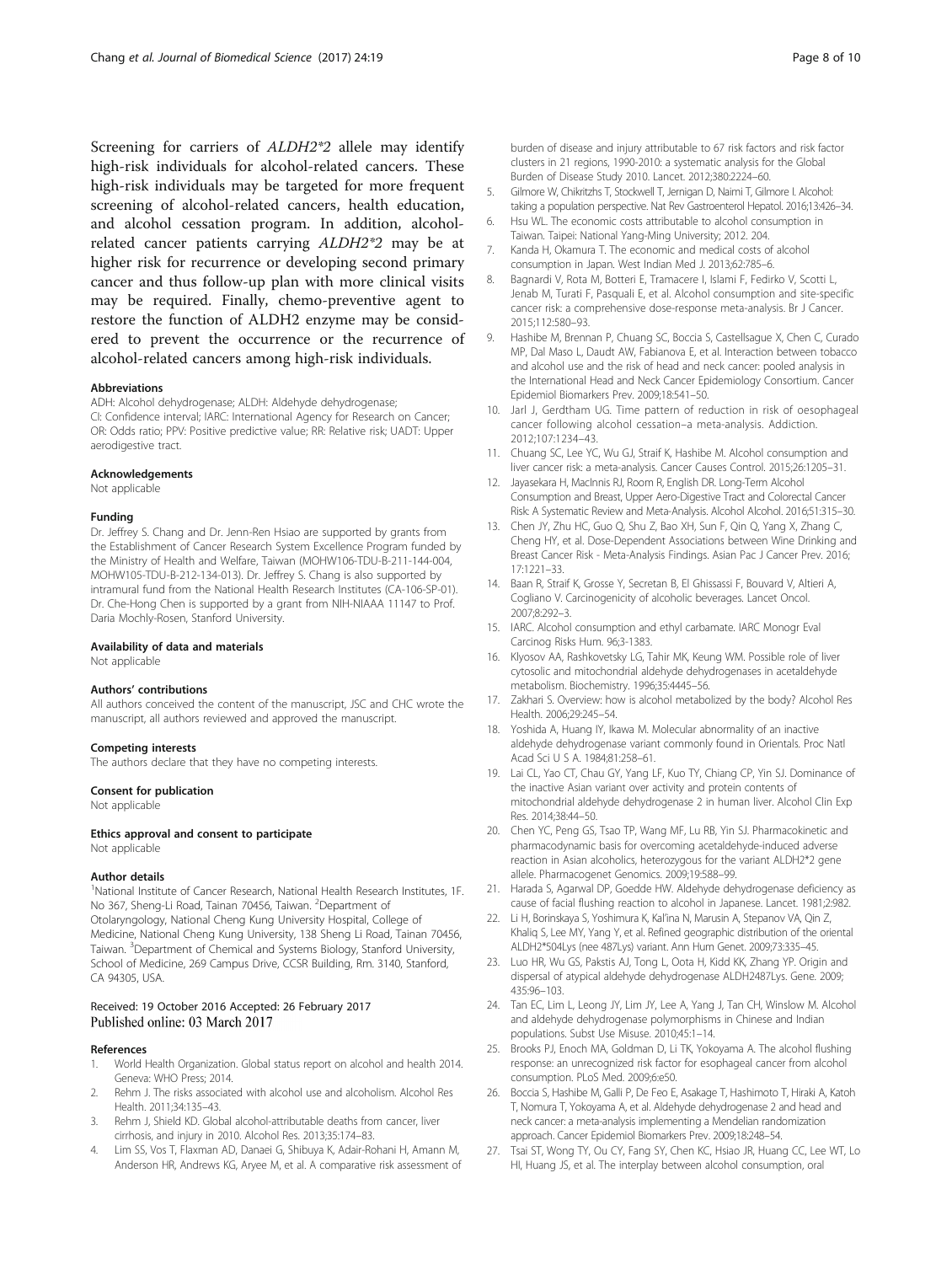<span id="page-8-0"></span>hygiene, ALDH2 and ADH1B in the risk of head and neck cancer. Int J Cancer. 2014;135:2424–36.

- 28. Chung CS, Lee YC, Liou JM, Wang CP, Ko JY, Lee JM, Wu MS, Wang HP. Tag single nucleotide polymorphisms of alcohol-metabolizing enzymes modify the risk of upper aerodigestive tract cancers: HapMap database analysis. Dis Esophagus. 2014;27:493–503.
- 29. Oze I, Matsuo K, Hosono S, Ito H, Kawase T, Watanabe M, Suzuki T, Hatooka S, Yatabe Y, Hasegawa Y, et al. Comparison between self-reported facial flushing after alcohol consumption and ALDH2 Glu504Lys polymorphism for risk of upper aerodigestive tract cancer in a Japanese population. Cancer Sci. 2010;101:1875–80.
- 30. Ji YB, Tae K, Ahn TH, Lee SH, Kim KR, Park CW, Park BL, Shin HD. ADH1B and ALDH2 polymorphisms and their associations with increased risk of squamous cell carcinoma of the head and neck in the Korean population. Oral Oncol. 2011;47:583–7.
- 31. Zhao T, Wang C, Shen L, Gu D, Xu Z, Zhang X, Xu Y, Chen J. Clinical significance of ALDH2 rs671 polymorphism in esophageal cancer: evidence from 31 case-control studies. Onco Targets Ther. 2015;8:649–59.
- 32. Yokoyama A, Muramatsu T, Ohmori T, Yokoyama T, Okuyama K, Takahashi H, Hasegawa Y, Higuchi S, Maruyama K, Shirakura K, et al. Alcohol-related cancers and aldehyde dehydrogenase-2 in Japanese alcoholics. Carcinogenesis. 1998;19:1383–7.
- 33. Koide T, Ohno T, Huang XE, Iijima Y, Sugihara K, Mizokami M, Xiang J, Tokudome S. HBV/HCV Infection, Alcohol, Tobacco and Genetic Polymorphisms for Hepatocellular Carcinoma in Nagoya, Japan. Asian Pac J Cancer Prev. 2000;1:237–43.
- 34. Takeshita T, Yang X, Inoue Y, Sato S, Morimoto K. Relationship between alcohol drinking, ADH2 and ALDH2 genotypes, and risk for hepatocellular carcinoma in Japanese. Cancer Lett. 2000;149:69–76.
- 35. Yu SZ, Huang XE, Koide T, Cheng G, Chen GC, Harada K, Ueno Y, Sueoka E, Oda H, Tashiro F, et al. Hepatitis B and C viruses infection, lifestyle and genetic polymorphisms as risk factors for hepatocellular carcinoma in Haimen, China. Jpn J Cancer Res. 2002;93:1287–92.
- 36. Sakamoto T, Hara M, Higaki Y, Ichiba M, Horita M, Mizuta T, Eguchi Y, Yasutake T, Ozaki I, Yamamoto K, et al. Influence of alcohol consumption and gene polymorphisms of ADH2 and ALDH2 on hepatocellular carcinoma in a Japanese population. Int J Cancer. 2006;118:1501–7.
- 37. Ding J, Li S, Wu J, Gao C, Zhou J, Cao H, Su PS, Liu Y, Zhou X, Chang J. Alcohol dehydrogenase-2 and aldehyde dehydrogenase-2 genotypes, alcohol drinking and the risk of primary hepatocellular carcinoma in a Chinese population. Asian Pac J Cancer Prev. 2008;9:31–5.
- 38. Chang SC, Chang PY, Butler B, Goldstein BY, Mu L, Cai L, You NC, Baecker A, Yu SZ, Heber D, et al. Single nucleotide polymorphisms of one-carbon metabolism and cancers of the esophagus, stomach, and liver in a Chinese population. PLoS One. 2014;9:e109235.
- 39. Liu J, Yang HI, Lee MH, Jen CL, Hu HH, Lu SN, Wang LY, You SL, Huang YT, Chen CJ. Alcohol Drinking Mediates the Association between Polymorphisms of ADH1B and ALDH2 and Hepatitis B-Related Hepatocellular Carcinoma. Cancer Epidemiol Biomarkers Prev. 2016;25:693–9.
- 40. Munaka M, Kohshi K, Kawamoto T, Takasawa S, Nagata N, Itoh H, Oda S, Katoh T. Genetic polymorphisms of tobacco- and alcohol-related metabolizing enzymes and the risk of hepatocellular carcinoma. J Cancer Res Clin Oncol. 2003;129:355–60.
- 41. Tomoda T, Nouso K, Sakai A, Ouchida M, Kobayashi S, Miyahara K, Onishi H, Nakamura S, Yamamoto K, Shimizu K. Genetic risk of hepatocellular carcinoma in patients with hepatitis C virus: a case control study. J Gastroenterol Hepatol. 2011;27:797–804.
- 42. Sangrajrang S, Sato Y, Sakamoto H, Ohnami S, Khuhaprema T, Yoshida T. Genetic polymorphisms in folate and alcohol metabolism and breast cancer risk: a case-control study in Thai women. Breast Cancer Res Treat. 2010;123:885–93.
- 43. Kawase T, Matsuo K, Hiraki A, Suzuki T, Watanabe M, Iwata H, Tanaka H, Tajima K. Interaction of the effects of alcohol drinking and polymorphisms in alcohol-metabolizing enzymes on the risk of female breast cancer in Japan. J Epidemiol. 2009;19:244–50.
- 44. Choi JY, Abel J, Neuhaus T, Ko Y, Harth V, Hamajima N, Tajima K, Yoo KY, Park SK, Noh DY, et al. Role of alcohol and genetic polymorphisms of CYP2E1 and ALDH2 in breast cancer development. Pharmacogenetics. 2003;13:67–72.
- 45. Murata M, Tagawa M, Watanabe S, Kimura H, Takeshita T, Morimoto K. Genotype difference of aldehyde dehydrogenase 2 gene in alcohol drinkers

influences the incidence of Japanese colorectal cancer patients. Jpn J Cancer Res. 1999;90:711–9.

- 46. Matsuo K, Hamajima N, Hirai T, Kato T, Koike K, Inoue M, Takezaki T, Tajima K. Aldehyde dehydrogenase 2 (ALDH2) genotype affects rectal cancer susceptibility due to alcohol consumption. J Epidemiol. 2002;12:70–6.
- 47. Miyasaka K, Hosoya H, Tanaka Y, Uegaki S, Kino K, Shimokata H, Kawanami T, Funakoshi A. Association of aldehyde dehydrogenase 2 gene polymorphism with pancreatic cancer but not colon cancer. Geriatr Gerontol Int. 2010;10 Suppl 1:S120–6.
- 48. Higuchi S, Matsushita S, Murayama M, Takagi S, Hayashida M. Alcohol and aldehyde dehydrogenase polymorphisms and the risk for alcoholism. Am J Psychiatry. 1995;152:1219–21.
- 49. Harada S, Agarwal DP, Goedde HW, Tagaki S, Ishikawa B. Possible protective role against alcoholism for aldehyde dehydrogenase isozyme deficiency in Japan. Lancet. 1982;2:827.
- 50. Higuchi S, Matsushita S, Imazeki H, Kinoshita T, Takagi S, Kono H. Aldehyde dehydrogenase genotypes in Japanese alcoholics. Lancet. 1994;343:741–2.
- 51. Yokoyama A, Yokoyama T, Matsui T, Mizukami T, Kimura M, Matsushita S, Higuchi S, Maruyama K. Trends in gastrectomy and ADH1B and ALDH2 genotypes in Japanese alcoholic men and their gene-gastrectomy, genegene and gene-age interactions for risk of alcoholism. Alcohol Alcohol. 2013;48:146–52.
- 52. Yokoyama A, Kato H, Yokoyama T, Tsujinaka T, Muto M, Omori T, Haneda T, Kumagai Y, Igaki H, Yokoyama M, et al. Genetic polymorphisms of alcohol and aldehyde dehydrogenases and glutathione S-transferase M1 and drinking, smoking, and diet in Japanese men with esophageal squamous cell carcinoma. Carcinogenesis. 2002;23:1851–9.
- 53. Chen CC, Lu RB, Chen YC, Wang MF, Chang YC, Li TK, Yin SJ. Interaction between the functional polymorphisms of the alcohol-metabolism genes in protection against alcoholism. Am J Hum Genet. 1999;65:795–807.
- 54. International Agency for Research on Cancer. Globocan 2012. [http://](http://globocan.iarc.fr/) [globocan.iarc.fr/](http://globocan.iarc.fr/). Accessed on 18 Aug 2016.
- 55. Yokoyama T, Yokoyama A, Kumagai Y, Omori T, Kato H, Igaki H, Tsujinaka T, Muto M, Yokoyama M, Watanabe H. Health risk appraisal models for mass screening of esophageal cancer in Japanese men. Cancer Epidemiol Biomarkers Prev. 2008;17:2846–54.
- 56. Yokoyama A, Oda J, Iriguchi Y, Kumagai Y, Okamura Y, Matsuoka M, Mizukami T, Yokoyama T. A health-risk appraisal model and endoscopic mass screening for esophageal cancer in Japanese men. Dis Esophagus. 2013;26:148–53.
- 57. Koyanagi YN, Ito H, Oze I, Hosono S, Tanaka H, Abe T, Shimizu Y, Hasegawa Y, Matsuo K. Development of a prediction model and estimation of cumulative risk for upper aerodigestive tract cancer on the basis of the aldehyde dehydrogenase 2 genotype and alcohol consumption in a Japanese population. Eur J Cancer Prev. 2017;26:38–47.
- 58. Hendershot CS, Otto JM, Collins SE, Liang T, Wall TL. Evaluation of a brief web-based genetic feedback intervention for reducing alcohol-related health risks associated with ALDH2. Ann Behav Med. 2010;40:77–88.
- 59. Austin J. The effect of genetic test-based risk information on behavioral outcomes: A critical examination of failed trials and a call to action. Am J Med Genet A. 2015;167A:2913–5.
- 60. Smerecnik C, Grispen JE, Quaak M. Effectiveness of testing for genetic susceptibility to smoking-related diseases on smoking cessation outcomes: a systematic review and meta-analysis. Tob Control. 2012;21:347–54.
- 61. Kawakita D, Oze I, Hosono S, Ito H, Watanabe M, Yatabe Y, Hasegawa Y, Murakami S, Tanaka H, Matsuo K. Prognostic Value of Drinking Status and Aldehyde Dehydrogenase 2 Polymorphism in Patients With Head and Neck Squamous Cell Carcinoma. J Epidemiol. 2016;26:292–9.
- 62. Yokoyama A, Omori T, Yokoyama T, Sato Y, Kawakubo H, Maruyama K. Risk of metachronous squamous cell carcinoma in the upper aerodigestive tract of Japanese alcoholic men with esophageal squamous cell carcinoma: a long-term endoscopic follow-up study. Cancer Sci. 2008;99:1164–71.
- 63. U.S. Department of Health and Human Services and U.S. Department of Agriculture. 2015–2020 Dietary Guidelines for Americans. 8th Edition. December 2015. Available at<http://health.gov/dietaryguidelines/2015/guidelines/>.
- 64. Kalinowski A, Humphreys K. Governmental standard drink definitions and low-risk alcohol consumption guidelines in 37 countries. Addiction. 2016;111:1293–8.
- 65. Lee CH, Lee JM, Wu DC, Goan YG, Chou SH, Wu IC, Kao EL, Chan TF, Huang MC, Chen PS, et al. Carcinogenetic impact of ADH1B and ALDH2 genes on squamous cell carcinoma risk of the esophagus with regard to the consumption of alcohol, tobacco and betel quid. Int J Cancer. 2008;122:1347–56.